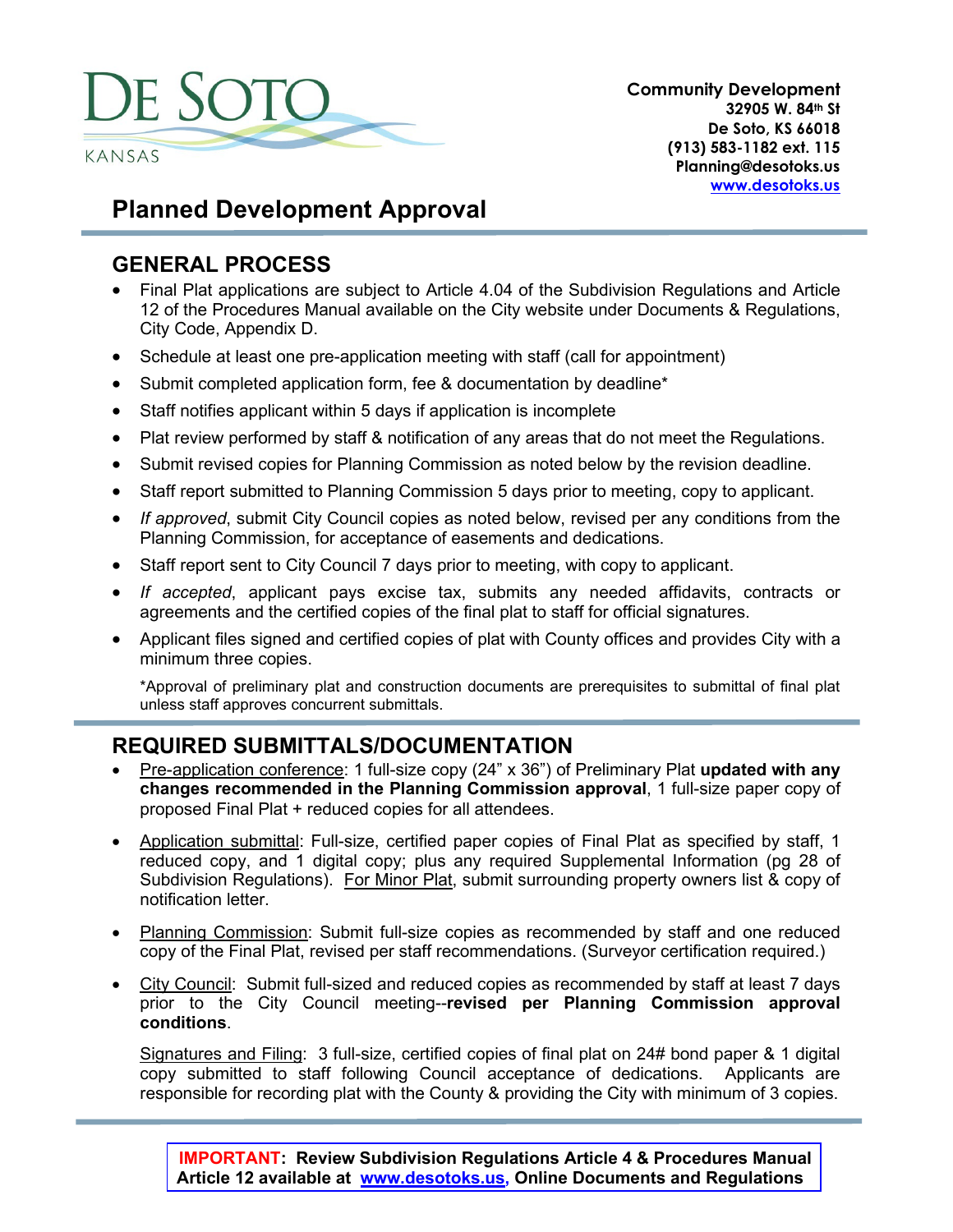Signatures and Filing: 3 full-size, certified copies of final plat on 24# bond paper & 1 digital copy submitted to staff following Council acceptance of dedications. Applicants are responsible for recording plat with the County & providing the City with minimum of 3 copies.

### **FINAL PLAT APPLICATION FEES**

| $1-10$ lots:        | $$200.00 + $5/$ lot |
|---------------------|---------------------|
| 11-50 lots:         | $$200.00 + $4/$ lot |
| 51-150 lots:        | $$200.00 + $3/$ lot |
| 151-500 lots:       | $$200.00 + $2$ /lot |
| $501 + \text{lots}$ | $$200.00 + $1/lot$  |

### **APPLICATION REVIEW SCHEDULE**

**Meetings are at 6:00 p.m. at City Hall.**

Check Planning Review Calendar on the City website for specific dates. <http://www.desotoks.us/PDF%20Files/planningcal.pdf>

| <b>Application</b><br><b>Submittal</b><br><b>Deadline</b> | <b>Revision</b><br><b>Submittal</b><br><b>Deadline</b> | Planning<br>Commission                  | City<br>Council                                  |
|-----------------------------------------------------------|--------------------------------------------------------|-----------------------------------------|--------------------------------------------------|
| 3 weeks before<br>Planning<br>Commission<br>Meeting       | week<br>before Planning<br>Commission<br>Meeting       | 4 <sup>th</sup> Tuesday<br>of the month | 1st and 3rd<br><b>Thursdays</b><br>of the month. |

**Please keep these first two pages for future reference.**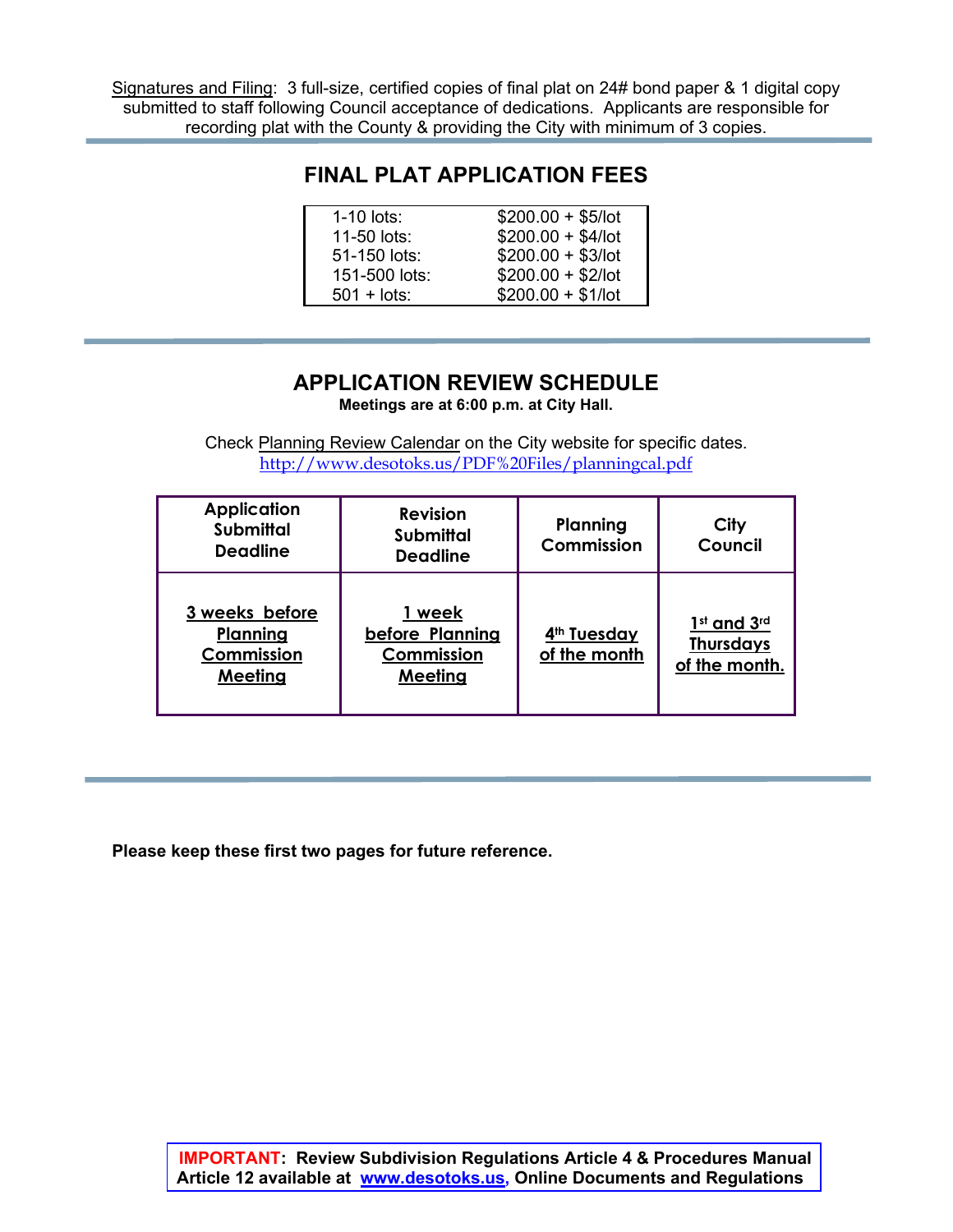## **FINAL PLAT CHECKLIST**

| <b>Return Form to:</b>                  | For Office Use Only              |
|-----------------------------------------|----------------------------------|
| <b>Planning &amp; Zoning Department</b> | <b>Subdivision Name:</b>         |
| P.O. Box C, 32905 W. 84th Street        | Filing Fee:                      |
| De Soto, KS 66018                       | Deposit:                         |
| (913) 583-1182 ext. 115                 | Date Filed:                      |
| Fax: (913) 583-3123                     | Pre Appl Mtg ___________________ |
|                                         | Pre Plat Approval Date           |

|                              | Phone: __________________________                                                                                                                                                                                                   |  |
|------------------------------|-------------------------------------------------------------------------------------------------------------------------------------------------------------------------------------------------------------------------------------|--|
|                              |                                                                                                                                                                                                                                     |  |
|                              | Address: ______________________________City/State/Zip:__________________________                                                                                                                                                    |  |
|                              | Applicant: <u>Applicant</u> Control Control Control Control Control Control Control Control Control Control Control Control Control Control Control Control Control Control Control Control Control Control Control Control Control |  |
|                              |                                                                                                                                                                                                                                     |  |
|                              | Address: _____________________________City/State/Zip:___________________________                                                                                                                                                    |  |
|                              | Phone: ________________________                                                                                                                                                                                                     |  |
| E-mail: ____________________ |                                                                                                                                                                                                                                     |  |
|                              | Address: City/State/Zip: City/State/Zip:                                                                                                                                                                                            |  |

Instructions: The following checklist is to be completed by the Applicant and verified by Planning staff (items followed by an asterisk (\*) are to be verified by the City Engineer) and shall accompany the Final Plat when it is submitted to the Planning Commission. If the answer to any of the questions is "No**",** the Applicant shall provide a written explanation to accompany this checklist.

#### **I. Does the Final Plat show the following information? Yes No**

- A. Name of the proposed subdivision.
- B. Location of section, township, range, county and state, including the descriptive boundaries of the subdivision based on an accurate traverse, giving angular and linear dimensions which are mathematically correct.
- C. Location of monuments or bench marks. Location of such monuments shall be shown in reference to existing official monuments or the nearest established street, lines, including the true angles and distances to such reference points or monuments.\*
- D. The location of lots, blocks, streets, public highways, alleys, parks & other features, with accurate dimensions in feet and decimals of feet with the length of radii on all curves, and other information necessary to reproduce plat on the ground, with dimensions shown from all curbs to lot lines.



**IMPORTANT: Review Subdivision Regulations Article 4 & Procedures Manual Article 12 available at [www.desotoks.us,](http://www.desotoks.us/) Online Documents and Regulations**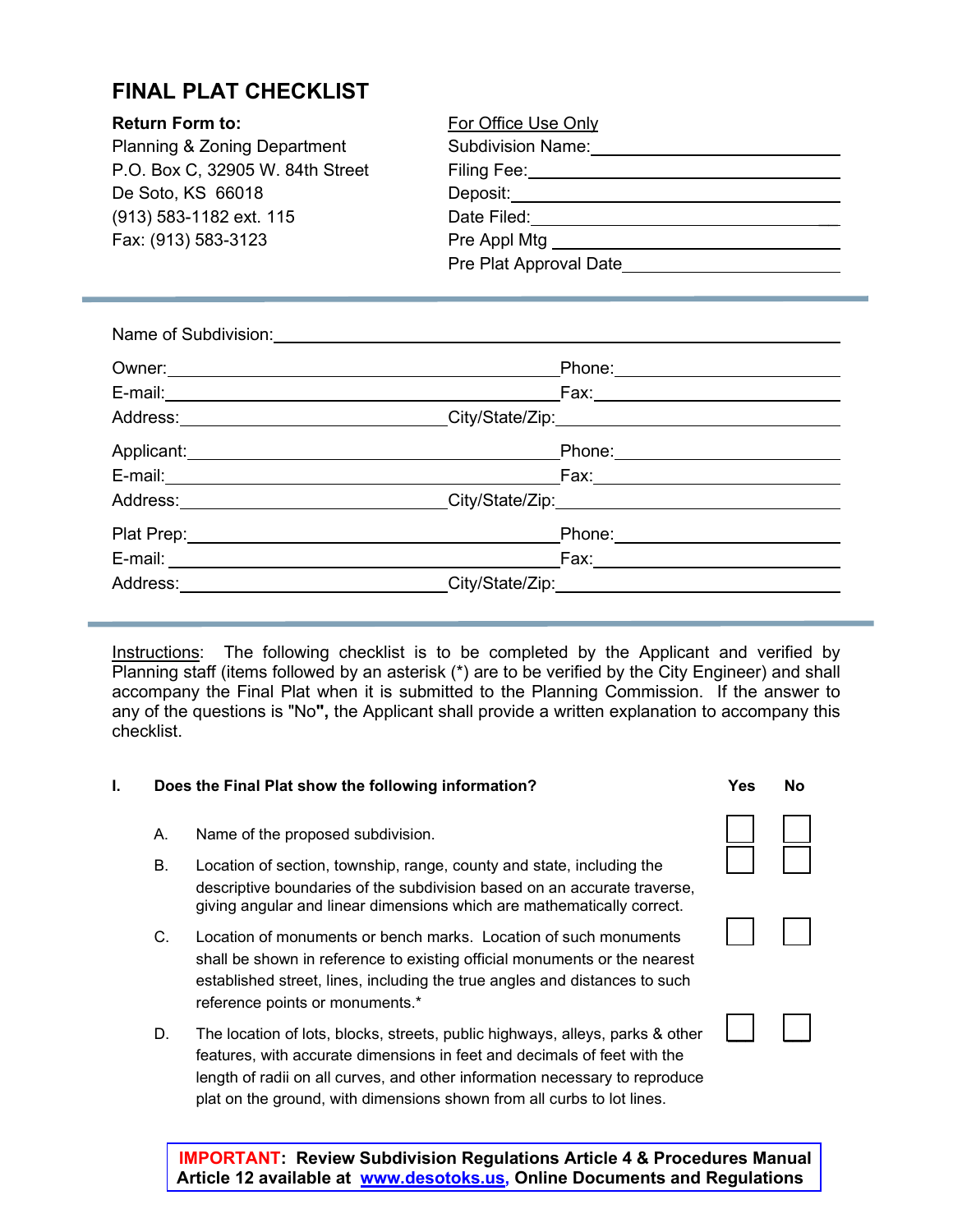|                                                                            | <b>IMPORTANT: Review Subdivision Regulations Article 4 &amp; Procedures Manual</b> |
|----------------------------------------------------------------------------|------------------------------------------------------------------------------------|
| Article 12 available at  www.desotoks.us, Online Documents and Regulations |                                                                                    |

- **Yes No**
- E. Lots are numbered clearly. Blocks are numbered or lettered clearly in the center of the block.
- F. Exact locations, widths and names of all streets and alleys to be dedicated.
- G. Boundary lines and descriptions of the boundary lines of any area other than streets and alleys, which are to be dedicated or reserved for public use.
- H. Minimum area and associated minimum elevation for the building on each lot planned as a building site when requested by City Engineer.
- I. Building setback lines on the front and side streets with dimensions.
- J. Name, address, signature and seal of the licensed land surveyor preparing the plat.
- K. Scale of plat,  $1" = 100'$  or larger, date or preparation and north arrow.
- L. Statement dedicating all easements, streets, alleys, and all other areas not previously dedicated.
- M. Cross sections, profiles, and grades of streets, curbs, gutters and sidewalks showing locations of in-street utilities on an attached final improvement plan.\*
- N. Locations, grades and pipe size of all utilities including water system, sanitary sewers, and storm drainage.\*
- **II.** Were copies of the final plat submitted in accordance with the City's **Application and Review Schedule?**

#### **III. Have all acknowledgments been provided:**

- A. Owner or owners and all mortgager. (signed)
- B. Dedications or reservations.
- C. Engineer, surveyor or person preparing plat. (signed)
- D. City Clerk and County Collector.
- E. Planning Commission Chairman
- 
- G. Fire Chief  $\qquad \qquad \Box$
- H. Building Inspector
- **IV. Title Opinion:**
	- A. Submitted (Date)
	- B. Have all owners signed plat?
- **V. Has certification been submitted stating that all taxes and special** \_\_\_ \_\_\_ **assessments due and payable have been paid?**







| $\overline{\phantom{a}}$ |  |
|--------------------------|--|
|                          |  |
|                          |  |